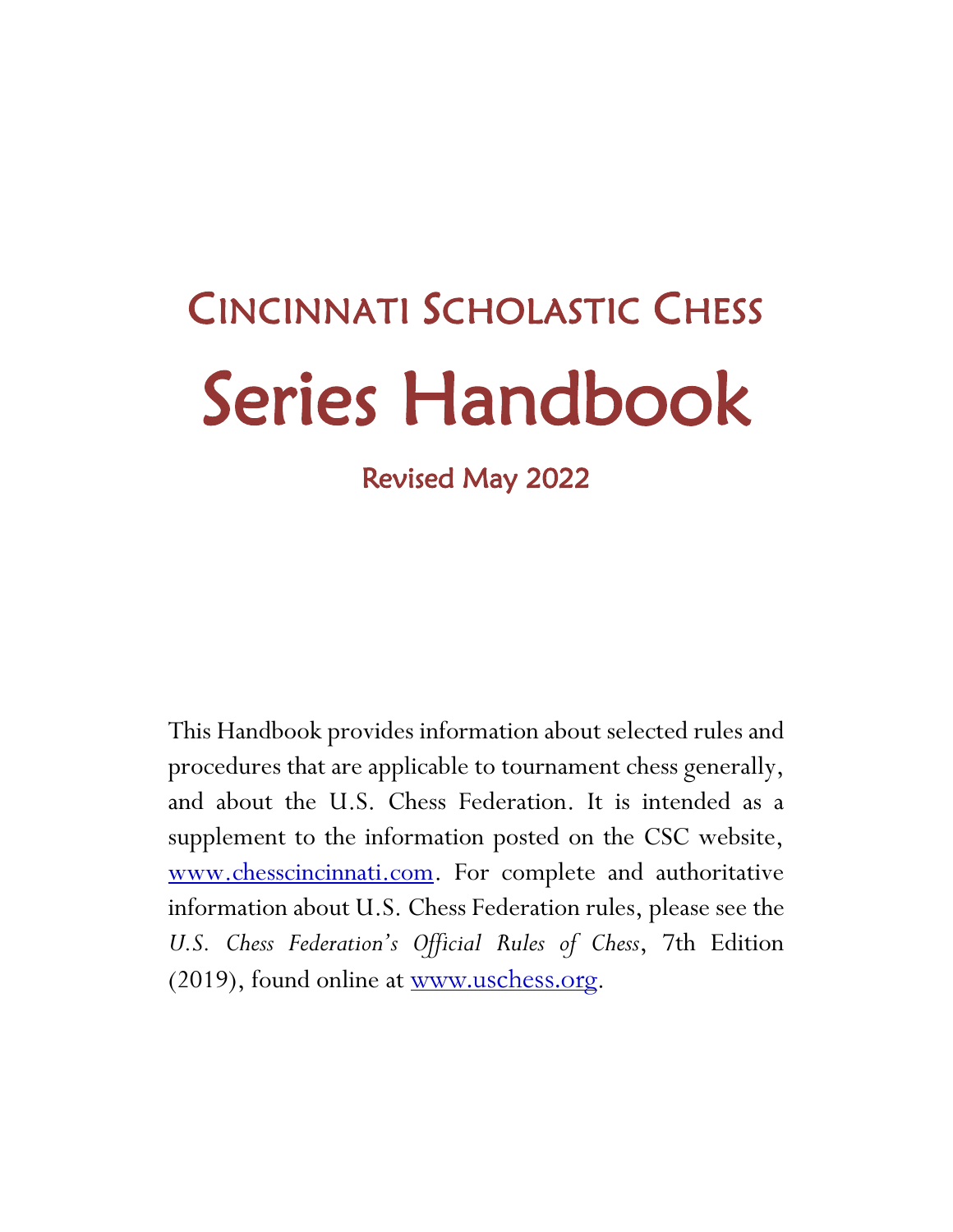# **TABLE OF CONTENTS**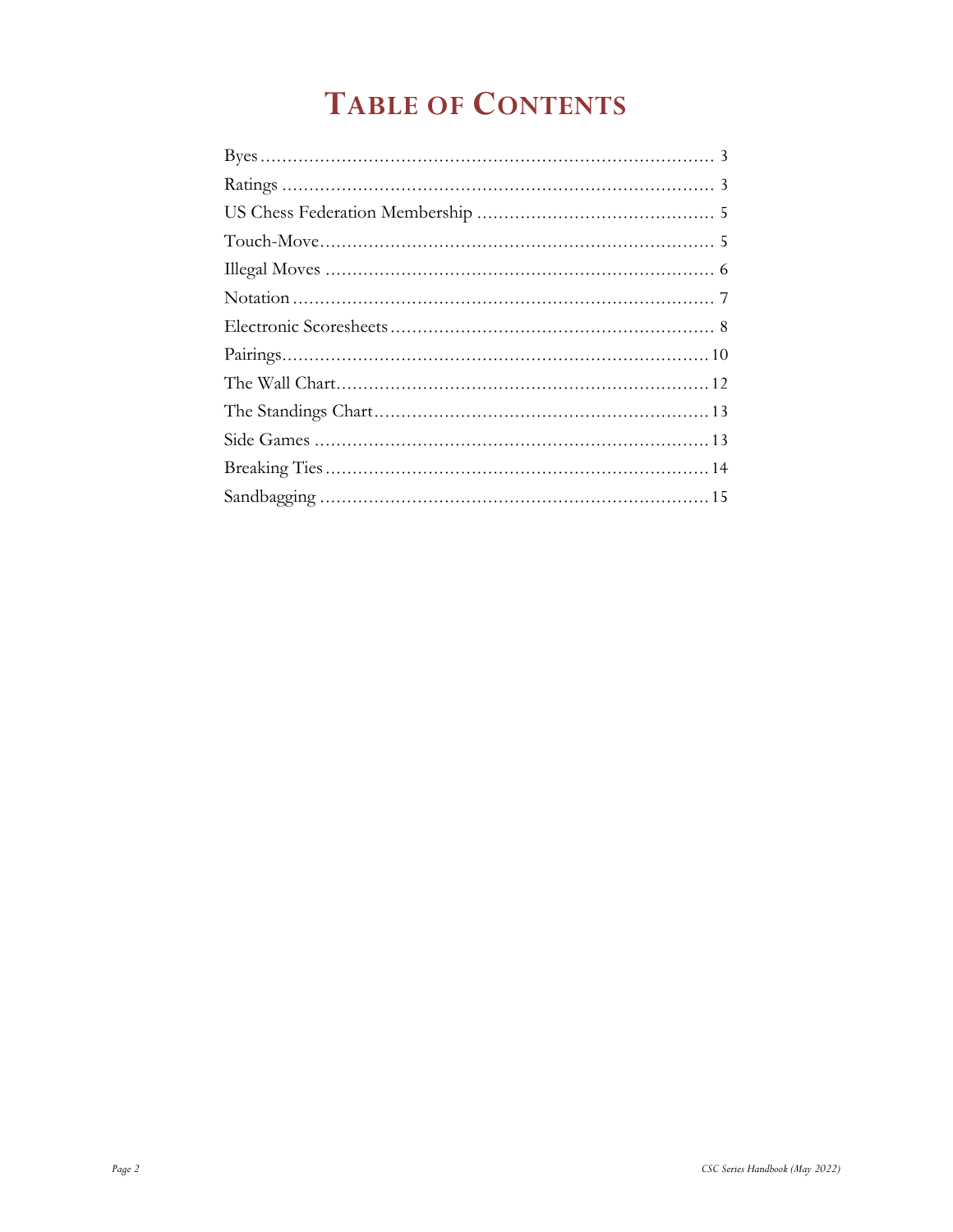# <span id="page-2-0"></span>**Byes**

In tournament chess a bye indicates that a player will not (or did not) play the particular round for which the bye was taken. A player may score a full point, one-half point or zero for a bye as explained below.

**Full-point bye:** When a player is paired out of a round, he or she is given is a full-point bye for that round, equivalent for scoring purposes to having played a game and won it (because the player had no choice in the matter). "Paired out" means that because the number of players to be paired in a section is odd, one player is necessarily left without an opponent. Being paired out does not affect the player's rating. No player may be paired out more than once in any tournament.

**Half-point bye:** A half-point bye is an optional bye taken when a player chooses not to play a particular round, and is equivalent for scoring purposes to having played a game and drawn it. How many half-point byes a player may take, for which rounds, whether half-point byes are even available, and other applicable conditions are determined by the tournament organizer and specified in the tournament's publicity. A halfpoint bye does not affect the player's rating. Typically a player who is paired out may not later take a halfpoint bye; and a player who has taken or requested a half-point bye will not be paired out unless there is no suitable alternative pairing. There is normally a deadline during the tournament by which all players are committed to their byes; that is, after the deadline a player may no longer request, change or cancel a bye.

**Zero-point bye:** If a player takes a bye when no half-point bye is available to him or her, the bye will be a zero-point bye. When a player withdraws from a tournament in progress, he or she is given a zero-point bye for every round after the last round he or she played. A zero-point bye does not affect a player's rating.

# <span id="page-2-1"></span>**Ratings**

A rating is a numerical measure of a player's skill at playing chess, or, in chess terms, the player's "strength." A player earns a rating by playing in a section of a tournament for which the game results are reported to the US Chess Federation. Based on the results reported, the US Chess Federation calculates one or more of several different ratings depending on the form of play (over-the-board, correspondence, online) and time control (e.g., blitz, quick, regular). It is not necessary that a player already have a rating in order to play in rated tournaments — indeed, it is necessary to play in at least one tournament as an unrated player because that is the only way to get a rating to begin with.

Unrated players will acquire an official but "provisional" rating as soon as they have played four rated games, the results of which have been reported to the US Chess Federation. A rating is indicated as provisional in various ways, including *1150 (P15)*, *1150P15* and *1150/15*, where *P*, if it occurs, stands for *provisional*, and the number after the "*P*" or "/" indicates the number of games on which the rating is based. A player's rating is provisional until it is based on more than 25 rated games. When the rating is no longer provisional, the number of games is not shown. For example, *1150/15* indicates a provisional rating of 1150 based on 15 rated games, whereas *1150* by itself indicates an established (not provisional) rating that is based on more than 25 games. A provisional rating can fluctuate greatly as results are processed. Established ratings also fluctuate but usually with smaller incremental changes than for provisional ratings.

The US Chess Federation has defined class designations based on rating, and players are often referred to by these designations according to what their rating is; for example, as a "Class C" player or an "Expert" player, and so forth. These designations mean something quite specific for the chess community. A "Master" player is someone who has achieved a rating of 2200 or more, not anyone who is merely perceived subjectively to play the game really well. A player rated 2150 plays the game really, really well but is "only" an Expert, not a Master; and it is inaccurate to refer to such a player as a "Master." The US Chess Federation rating classes are shown in the following table: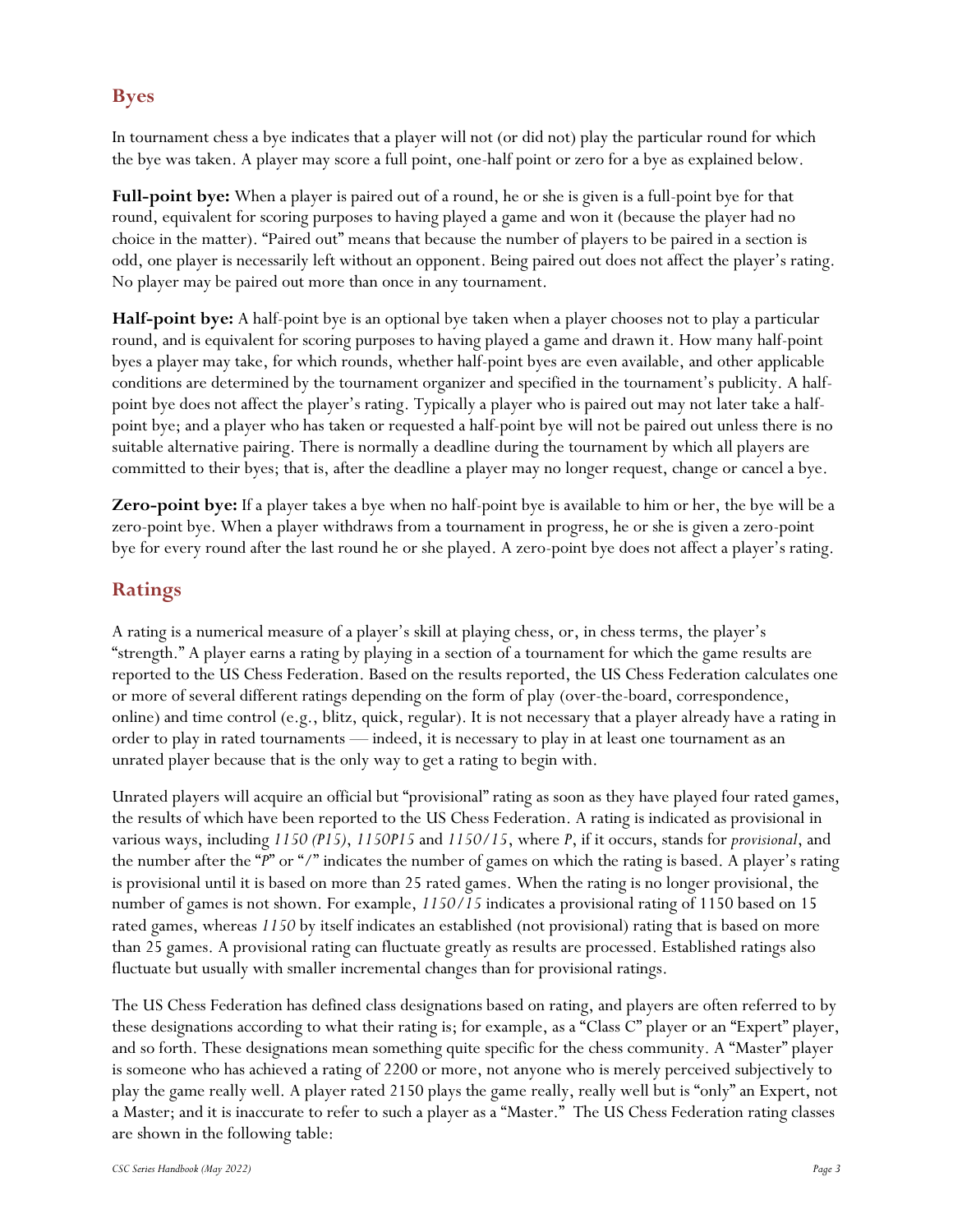| Rating         | Class         | Rating                              | Class   |
|----------------|---------------|-------------------------------------|---------|
| 2400 and above | Senior Master | 1000-1199                           | Class E |
| 2200-2399      | Master        | $800 - 999$                         | Class F |
| 2000-2199      | Expert        | 600-799                             | Class G |
| 1800-1999      | Class A       | $400 - 599$                         | Class H |
| 1600-1799      | Class B       | $200 - 399$                         | Class I |
| 1400-1599      | Class C       | $100*-199$                          | Class J |
| 1200-1399      | Class D       | *The lowest possible rating is 100. |         |

#### *Beginning Rating for Purposes of a Tournament*

A player's rating determines both what section(s) he or she is eligible to play in and, in combination with other factors, how he or she will be paired within that section. Because a player's rating will change virtually every time he or she plays a rated game, it is helpful to understand what rating is used as a player's beginning rating for a tournament. There are two ratings of record published by the US Chess Federation: a player's *official rating* and the player's *most recent rating*.

- Every month the US Chess Federation publishes a new "rating supplement" and "rating database" that lists the *official ratings* for players as of the first day of that month. Because of the time needed to prepare and publish each new supplement or database, the data cut-off for calculating the new ratings is the third Wednesday of the month in order for the supplement and database to be effective as of the first day of the following month. For example, for official ratings as of July 1, 2021, no results reported after June 16, 2021 were included in the rating calculations.
- Tournament results are typically submitted within a day or two of a tournament's conclusion, and the US Chess Federation calculates new ratings usually on the same day that it receives the results. As soon as they are calculated, these new ratings are published in the wall chart for the tournament and are players' *most recent rating*. Any time a player has new results reported after the data cut-off for the most recent supplement/database, his or her *most recent rating* will likely differ from his or her *official rating*. 1

To see a player's ratings, go to [www.uschess.org](http://www.uschess.org/) and use the Player Lookup function to find the player's record. When the player's record opens, the ratings displayed on the front page are his or her several current *official* ratings. The screen shot below shows an example:



<sup>&</sup>lt;sup>1</sup> It is possible but very unlikely that a player's rating will not change when new results are reported unless the player is on his or her "floor". A floor is a rating below which a player's *official* rating will not fall regardless of any results reported. If a player's rating exceeded 1400 at any time, his or her floor equals his or her highest lifetime rating rounded down to the nearest hundred less 200. For example, a player whose lifetime highest rating is 1569 has a floor of 1300. Players who were never rated higher than 1400 do not have a floor.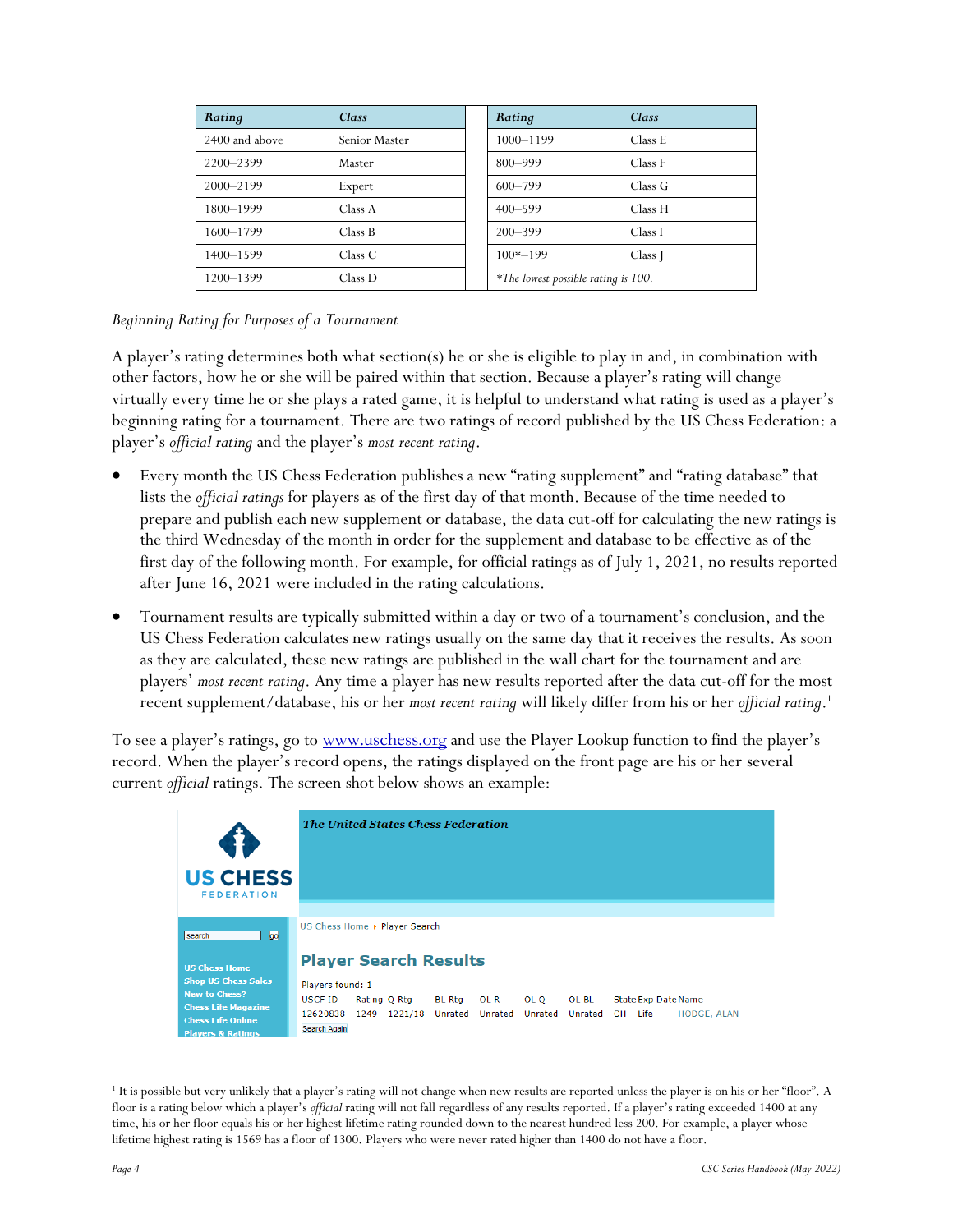To find the most recent rating, click on the player's name, and then look on the Tournament History ("Tnmt. Hst") tab, illustrated in the screen shot below. All the tournaments that the player has played in are listed in order from the most recent (listed first) to oldest, along with the player's most recent (and last previous) Regular, Quick and Blitz ratings. Clicking on any tournament will open its US Chess Federation wall chart.

| <b>12620838: ALAN HODGE</b>                                                                                                                                                                                                                                                                                                                                                                                                                                                                                                                                                                                                                                                                                                                                                                              |                                                                                                                                                                                      |                      |                                          |  |  |  |  |  |
|----------------------------------------------------------------------------------------------------------------------------------------------------------------------------------------------------------------------------------------------------------------------------------------------------------------------------------------------------------------------------------------------------------------------------------------------------------------------------------------------------------------------------------------------------------------------------------------------------------------------------------------------------------------------------------------------------------------------------------------------------------------------------------------------------------|--------------------------------------------------------------------------------------------------------------------------------------------------------------------------------------|----------------------|------------------------------------------|--|--|--|--|--|
| <b>Rtg. Supp. Tnmt. Dir. Tnmt. Hst</b><br>General<br>More                                                                                                                                                                                                                                                                                                                                                                                                                                                                                                                                                                                                                                                                                                                                                |                                                                                                                                                                                      |                      |                                          |  |  |  |  |  |
| Events for this player since late 1991: 75                                                                                                                                                                                                                                                                                                                                                                                                                                                                                                                                                                                                                                                                                                                                                               |                                                                                                                                                                                      |                      |                                          |  |  |  |  |  |
|                                                                                                                                                                                                                                                                                                                                                                                                                                                                                                                                                                                                                                                                                                                                                                                                          | Events are generally shown in rating sequence order.                                                                                                                                 |                      |                                          |  |  |  |  |  |
| Recently rated events that have not yet been rerated into chronological order are indicated with a double asterisk (**). The post-event<br>ratings from those events (and subsequent events) may change when they are rerated. (Events rated prior to 2004 are shown in the order in<br>which they were originally rated.)<br>Events that are submitted late or out of chronological order will appear to have been rated out of ending-date order until the next time we<br>re-rate all recent events to place them into chronological order. We normally do rerates on Tuesdays, though they may not complete until<br>Wednesday.<br>Results within crosstables are NOT in tiebreak order and and players may not be listed in the same order as the prize lists from an event.<br><b>Show Events:</b> |                                                                                                                                                                                      |                      |                                          |  |  |  |  |  |
| $1-50$ $51-75$                                                                                                                                                                                                                                                                                                                                                                                                                                                                                                                                                                                                                                                                                                                                                                                           |                                                                                                                                                                                      |                      |                                          |  |  |  |  |  |
| Events 1 thru 50:                                                                                                                                                                                                                                                                                                                                                                                                                                                                                                                                                                                                                                                                                                                                                                                        |                                                                                                                                                                                      |                      |                                          |  |  |  |  |  |
| <b>End Date</b><br><b>Event ID</b>                                                                                                                                                                                                                                                                                                                                                                                                                                                                                                                                                                                                                                                                                                                                                                       | <b>Reg Rtg</b><br><b>Quick Rtg</b><br><b>Blitz Rtg</b><br><b>Event Name</b><br><b>Before / After</b><br><b>Before / After</b><br><b>Before / After</b><br><b>Section ID and Name</b> |                      |                                          |  |  |  |  |  |
| 2018-07-15<br>201807154352                                                                                                                                                                                                                                                                                                                                                                                                                                                                                                                                                                                                                                                                                                                                                                               | 2018 COLUMBUS OPEN (OH)<br>4: U1300                                                                                                                                                  | $1291 \implies 1249$ |                                          |  |  |  |  |  |
| 2017-12-26<br>201712268392                                                                                                                                                                                                                                                                                                                                                                                                                                                                                                                                                                                                                                                                                                                                                                               | 2017 STATE OF OHIO G45 CHAMPIONSHIP<br>(OH)<br>3:11600                                                                                                                               | $1323 \implies 1291$ | $1266$ (P14) $\Rightarrow$ 1221<br>(PIS) |  |  |  |  |  |

# <span id="page-4-0"></span>**US Chess Federation Membership**

The US Chess Federation is the national organization governing chess in the United States and is the US member of the *Fédération Internationale des Échecs* (FIDE, the International Chess Federation), the organization that governs chess globally. In addition to determining and publishing the rules of tournament chess in the US, the US Chess Federation assigns every member a unique identification number and calculates a rating for the member based on his or her performance in rated tournaments and matches. Membership in the US Chess Federation is required for participation in any rated section of a tournament.

In addition to offering individual and family membership options for scholastic players, the US Chess Federation offers optional subscriptions to receive by mail printed copies of the magazines *Chess Life* or *Chess Life for Kids*. US Chess Federation memberships and magazine subscriptions may be purchased or renewed directly online at <u>[www.uschess.org/Join](https://new.uschess.org/join-us-chess)</u> or (usually) through CSC as part of entering a CSC tournament.

# <span id="page-4-1"></span>**Touch-Move**

"Touch-move" refers to US Chess Federation Rule 10, which is a rule applicable to chess when played in rated tournaments. The touch-move rule is in effect for all Series games. In simple terms, this rules states:

- If you deliberately touch one of your own pieces, you must move that piece if you legally can.
- If you deliberately touch one of your opponent's pieces, you must capture that piece if you legally can.
- If you legally move one of your pieces to a square and release it (that is, let go of it so that physical contact between your hand and the piece is broken), it must remain on that square whether or not that is the square to which you intended to move it.
- If you move a piece that you cannot legally move, you must put that piece back on the square where it was before you moved it and make a legal move.

The touch-move rule does not apply to any piece touched accidentally or to any piece not on the board.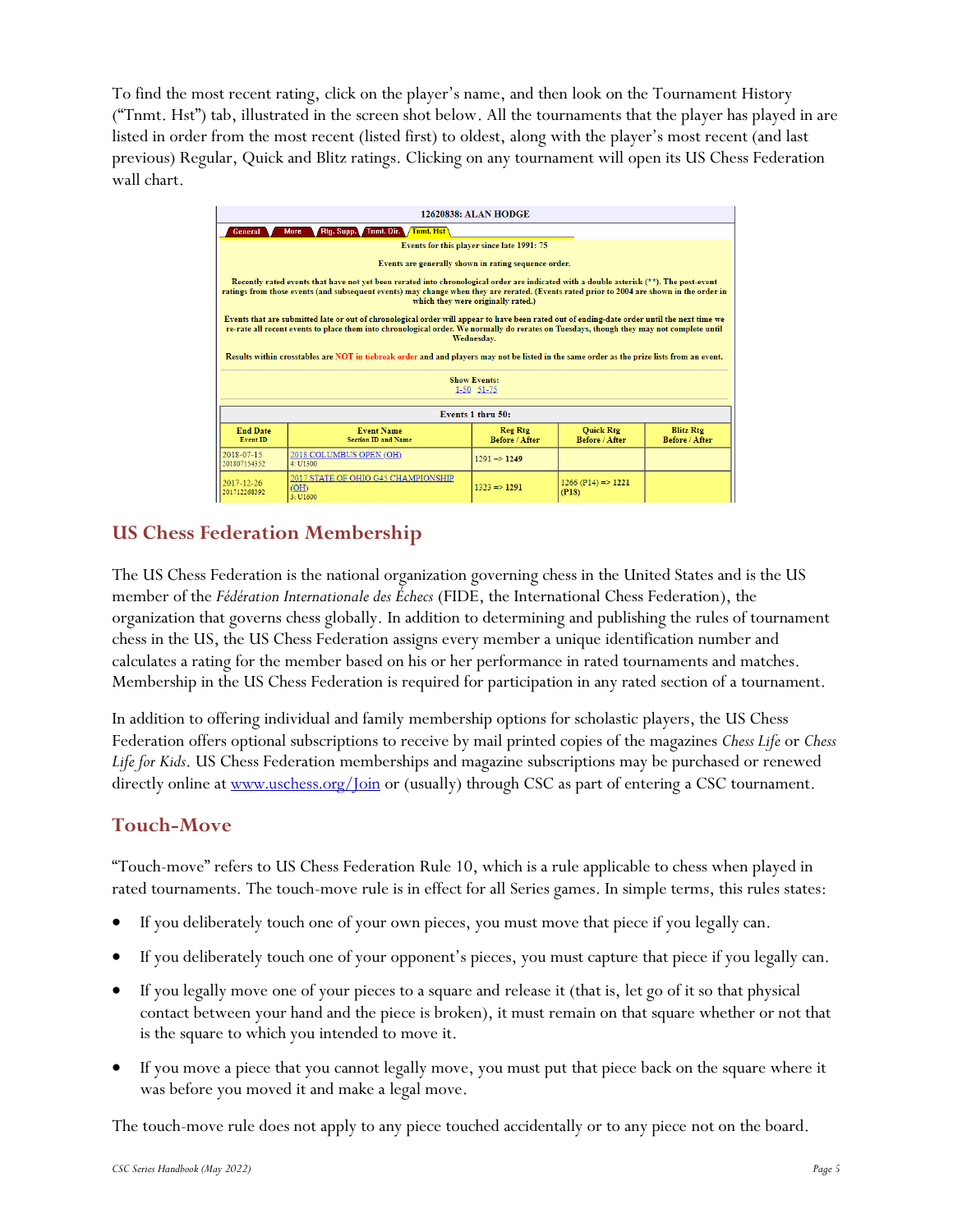#### *Touch-Move and Castling*

When castling, a player must move the king first and then the rook. When a player touches the rook first, castling is not allowed, and the player is obligated to move the rook if it is legal to do so. If there is no legal move with the rook, the player is free to make any legal move.

#### *Touch-Move and Pawn Promotion*

When promoting a pawn, a player selects a piece (queen, rook, knight or bishop) to replace the pawn. A player may pick up an off-the-board piece, decide otherwise, and select a different piece. This does not violate the touch-move rule, and a player can change his or her selection until the replacement piece touches the promotion square on the board. At that point, the choice of a replacement piece is determined (even if he has not yet released the piece) and the selected piece takes the place of the pawn.

When choosing a piece to replace the pawn, a player is not limited to pieces that have been captured. For example, a player who wants to promote a pawn to a rook can do so even when he or she already has two (or more) rooks on the board. The tournament director will provide the desired piece if it is not immediately available to the player among nearby off-the-board pieces.

#### *Touch-Move and Adjusting a Piece*

To adjust a piece means to reposition it slightly so as to make it clear which square it occupies. The touchmove rule also does not apply to adjusting a piece as long as a player adjusts the piece properly. Adjusting a piece is proper if: (1) the piece was placed in contact with two or more squares, (2) a player adjusts it when his or her own clock is running, and (3) the player announces his or her intention to adjust a piece before doing so by saying "adjust" (or the French term "j'adoube") audibly to the opponent. If a player adjusts any piece without first saying "adjust," the touch-move rule applies.

It is not proper to adjust a piece for any reason other than to clarify its location. For example, it is inappropriate to adjust a piece simply to change its orientation, such as which way a knight is "facing," when there is no question as to which square it occupies. It is best to adjust only one's own pieces. If a player moves a piece in such a way that it is unclear which square it occupies and then presses the clock, the opponent has the right to restart the player's clock and ask him or her to adjust the piece.

# <span id="page-5-0"></span>**Illegal Moves**

When an illegal move is played, such as when a player makes a move that does not get him or her out of check, the opponent has the right to claim an illegal move, and may choose to make a claim or not. An opponent who chooses to make a claim must call a tournament director to do so. An opponent who chooses not to make a claim should, without making a move, immediately restart the player's clock and bring the illegal move to the player's attention. Whether or not the opponent makes a claim, the player must "take back" the illegal move and make a legal move.

When both players fail to recognize the illegal move and continue to play as usual, any moves played stand until one player or the other recognizes the illegal move, in which case the player should pause the clock and raise a hand to get a tournament director's attention. One of the following resolutions will be applied:

• If fewer than ten moves have been played since the illegal move occurred, and if the position can be restored to the point immediately before the illegal move was played, the position will be so restored and the game will be re-played from that point, applying the touch-move rule. (Note that a complete move is one move by each player; thus "ten moves" means that White moved ten times and Black moved ten times. Each player moving five times does not equate to ten moves.) The restoration of the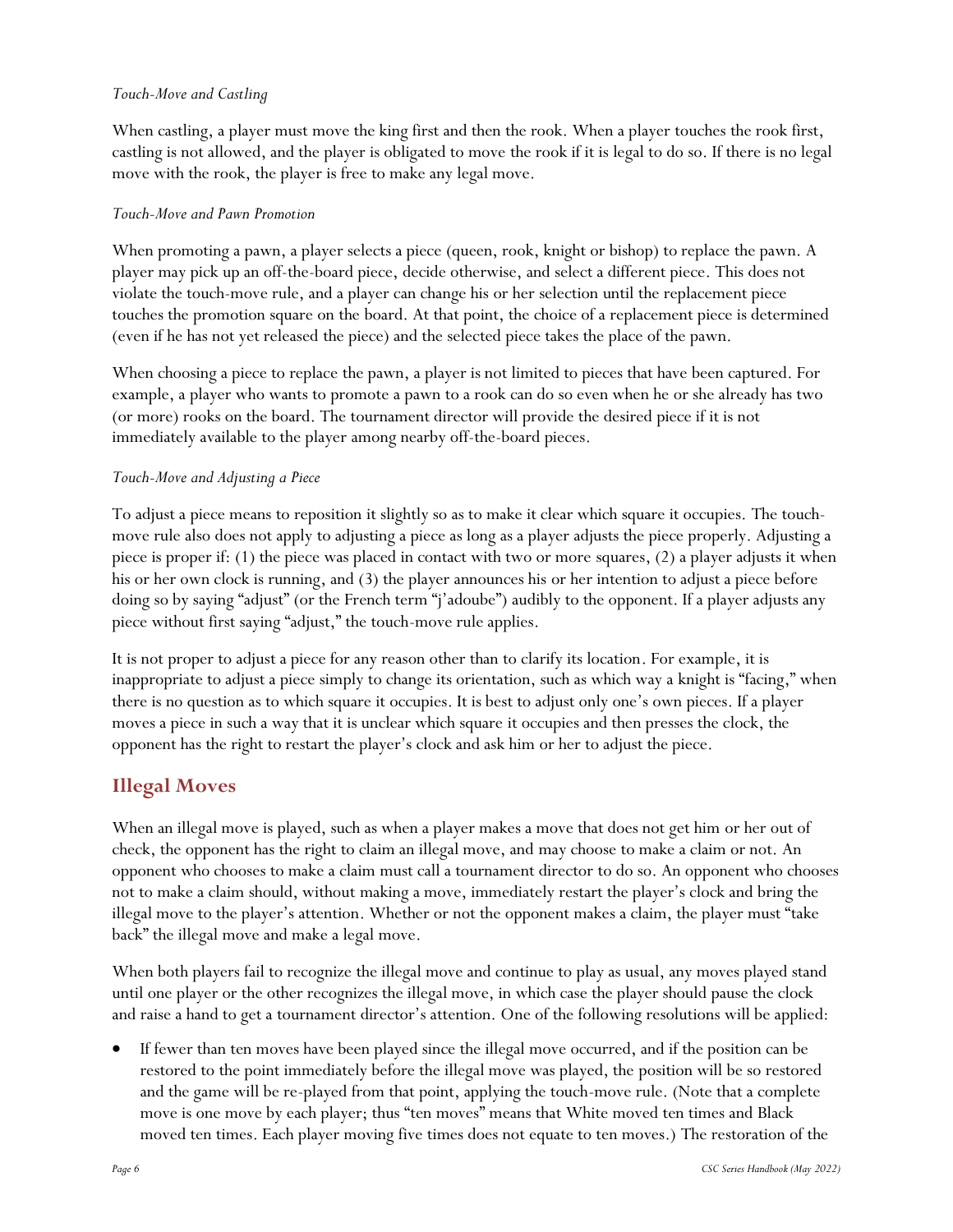position can be based on the game records of one or both players, or by agreement between the players in the absence of a suitable game record. No time will be restored to either player's clock in this situation.

- If (a) fewer than ten moves have been played since the illegal move occurred but the position cannot be restored to the point immediately before the illegal move was played, or (b) it is not known how many moves have been played since the illegal move occurred, or (c) it is known that ten or more moves have been played since the illegal move occurred, the illegal move will stand and the game will continue from its current position subject to the following:
	- If the player who is on the move is in check, the game will continue from its current position with the player on the move getting out of check immediately.
	- If the player who is on the move is giving check, then the opponent will take back his or her last move played, and the game will continue from that position with the opponent now on the move. The touch-move rule applies.

## <span id="page-6-0"></span>**Notation**

US Chess Federation Rule 15A stipulates that "each player is required to record the game (both the player's and the opponent's moves), move after move, as clearly and legibly as possible …" Recording the moves of a game is also called *taking notation* or *notating*. The system for recording moves is called *notation*, and the record of a game's moves is called a *scoresheet* or a *game score*. The tournament organizer may stipulate that a particular type of scoresheet be used, in which case the organizer is obligated to provide the stipulated scoresheets for the players' use, or prohibit the use of certain scoresheets, such as electronic scoresheets. The standard notation system currently used universally is *algebraic notation*. The normal practice when a player is on the move is to make a move, press the clock, and record the move played; and when the opponent is on the move, to record the opponent's move immediately after he or she makes it. However, it is permissible to reply to the opponent's move before recording it; that is to say, your opponent moves, then you make your move, then you record both your opponent's move and your own move at the same time.

Several rules apply to taking notation, including these:

- *US Chess Federation Rule 15A:* A player using an electronic scoresheet is required to make a move on the board before recording it. (See *Electronic Scoresheets* for more information.)
- *US Chess Federation Rule 15A:* A player's scoresheet must be visible to the tournament director and to the player's opponent at all times during a game.
- *US Chess Federation Rule 15B:* If *either* player has five minutes or less of time remaining, *both* players are excused from the requirement to take notation. Either player may choose to continue to take notation.
- *US Chess Federation Rule 15D:* Sometimes a player will want to use the opponent's scoresheet to correct his or her own scoresheet. US Chess Federation rules allow this, provided that both players have at least five minutes of time remaining, and it is unsportsmanlike to refuse to make one's scoresheet available for this purpose. However, a player is permitted to make corrections to his or her scoresheet only when his or her clock is running (i.e., to correct a scoresheet, a player must be on the move and is not permitted to pause the clock). If any issue arises in connection with correcting a scoresheet, including an opponent's refusal to make a scoresheet available, a player should request the assistance of a tournament director; in this case it is permitted to pause the clock until the issue has been resolved.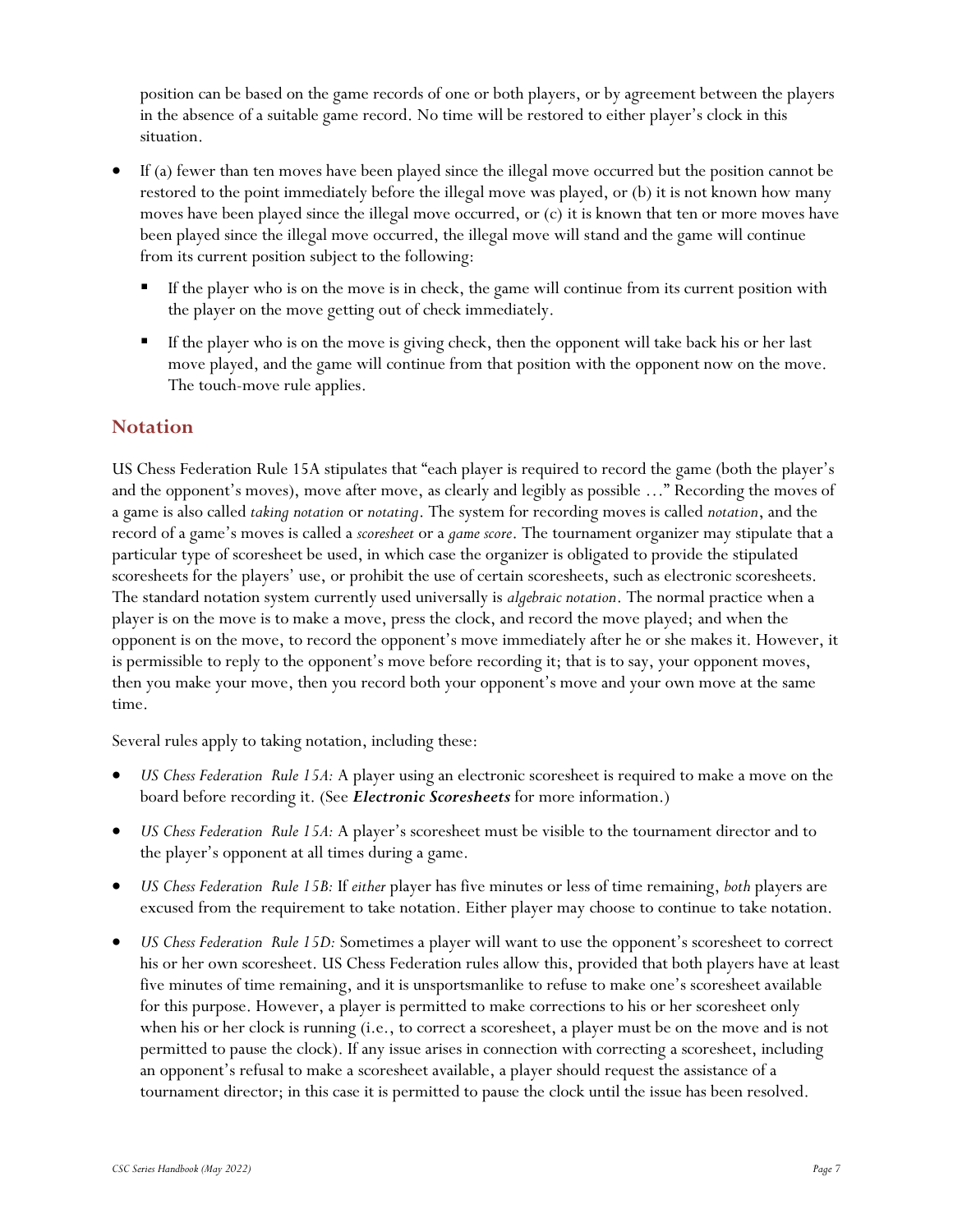• *US Chess Federation Rule 20C:* Players are prohibited from writing anything on their scoresheets except the moves, draw offers, clock times, and the header information normally found on a scoresheet.

A player who is unable to take notation must make the tournament director aware of this. Depending on the particular circumstances of the situation, the tournament director can take different actions at his discretion, including finding another person to take notation for the player or deducting a number of minutes from the player's time. A player who is required to take notation and refuses to do so will be reminded of the requirement and is also subject to a penalty, which could be the deduction of time from his or her clock, forfeit of the game, or withdrawal from the tournament. A player may make a claim if his or her opponent is not taking notation, but a tournament director can intervene even if no claim is made.

A player who does not notate, stops notating, or notates only intermittently forfeits the right to make certain claims that depend on a "reasonably complete" scoresheet (even if his opponent has a scoresheet). Examples of such a claim include a draw by repetition of position (unless a forced perpetual check can be demonstrated) or by the 50-move rule, and a claim of an illegal move when several moves have been played after the alleged illegal move. A scoresheet may lack up to three move pairs and still qualify as reasonably complete for the purpose of demonstrating a claim provided that the moves necessary to establish the claim are all present or obvious. This is a question for a tournament director to decide.

# <span id="page-7-0"></span>**Electronic Scoresheets**

An electronic scoresheet is a device that automatically records the moves of a game and can be used to print out or electronically save the game record after the game has been concluded. Some players find the use of an electronic scoresheet to be more convenient and accurate than recording moves on a paper scoresheet. Such devices typically have a display screen that shows the board position, and a player records a move by replicating on the device's display screen the move made physically on the board.

Because the device shows the new game position immediately when a move is entered, it is possible that a player, before moving on the actual game board, could "try out" a possible move, see the resulting position, "take the move back" if he or she doesn't like the position, and "try out" another move. To use an electronic scoresheet in this manner is unsportsmanlike and specifically a violation of US Chess Federation Rule 15A, requiring that players make each move on the board before recording it on their scoresheets, and US Chess Federation Rule 20D, prohibiting the use of assistance during a game. Players using an electronic scoresheet to record their games are therefore reminded that such devices are to be used exclusively for recording moves *after* they are played on the board and not for calculation, analysis or any other purpose that could be construed as assistance.

All users of an electronic scoresheet are required to comply with the *US Chess Federation National Scholastic Chess Tournament Regulations, Effective February 1, 2018, Appendix F: Approved Electronic Notation Devices*, which is reproduced below:

**Introduction:** Approved electronic notation devices are in common use at US Chess National Scholastic Tournaments. US Chess no longer requires players to "register" their device with the Tournament Director (TD) before game play. Players who own these devices are responsible for setting and operating them according to the instructions below. Players who do not own an approved electronic notation device should expect they may be paired against players who do.

#### **Device Owners should:**

- 1. Set the device in the appropriate mode for recording moves.
- 2. Turn off or disable any setting(s) that could alert the player of illegal moves.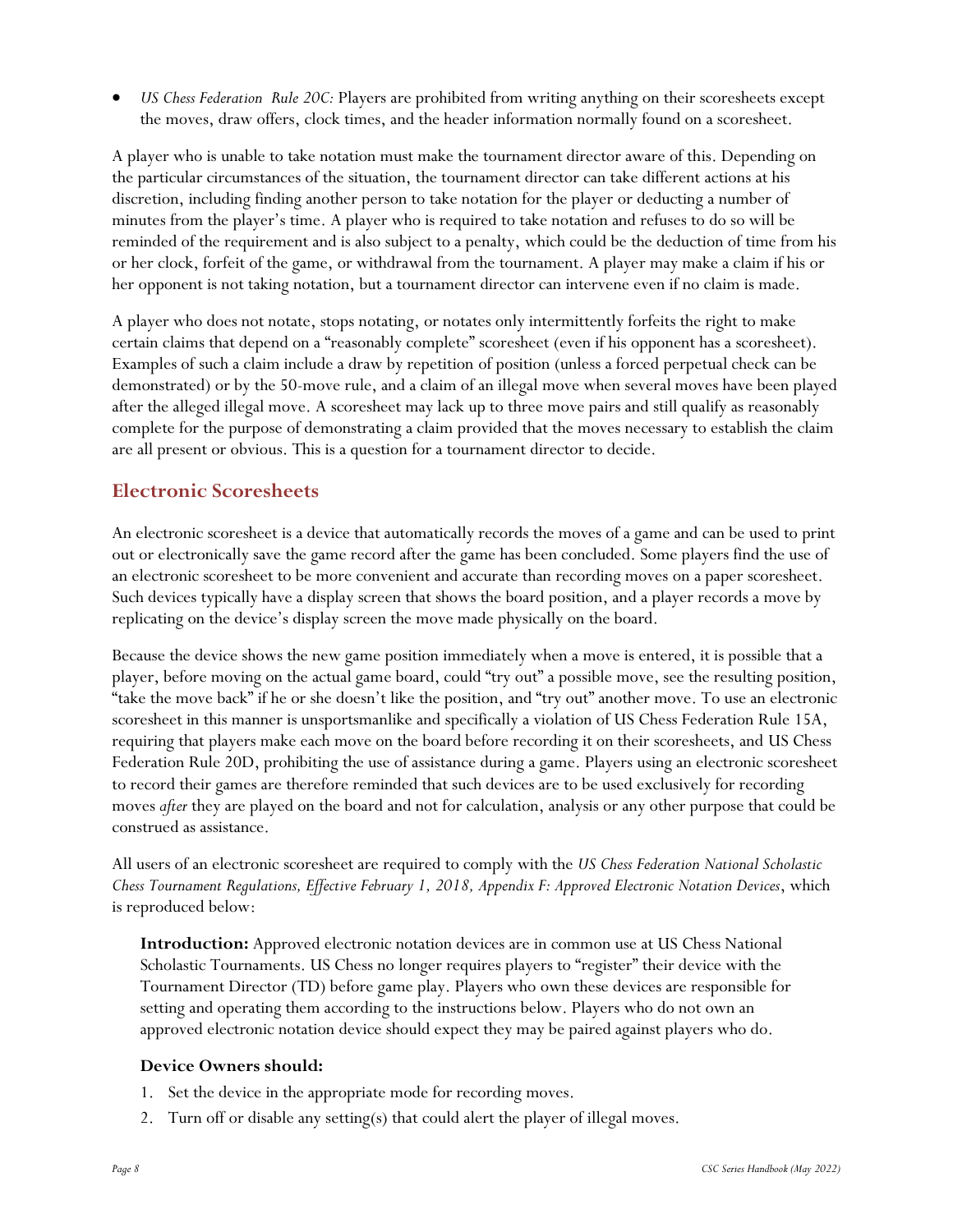- 3. Make the move on the board before recording the move on the device.
- 4. Keep the device on the table (or immediately above the table) in plain view of the opponent at all times during the game.
- 5. Touch the device only when recording moves.
- 6. Never input "variations" in the device at any time during a game.
- 7. If asked by the opponent to see the player's device to enter missing moves on [the opponent's] scoresheet, the player will set the device mode to algebraic (or the appropriate mode that allows the opponent to see all previous moves) and turn the device around so the opponent can view the display screen. The device will remain on the table (or immediately above the table) at all times.
- 8. Never take their device with them if they leave the board while the game is still in progress.
- 9. Be ready to take written notation if their device malfunctions (if notation is required during game play in this section). If this happens, the player should begin notation with the next move and fill in missing moves when the player is on move by borrowing the opponent's scoresheet or device.
- 10. Summon a TD when questions arise.

#### **Opponents:**

- 1. May ask the player who owns the device to show them the device, explain its use, and ensure it is correctly set for game play for this tournament.
- 2. May not ask the device owner to take written notation instead of using the device.
- 3. May ask the device owner to see the player's device for the purpose of entering missing moves on his/her own scoresheet. When this occurs, the device will remain on the table.
- 4. Should summon a TD when questions arise.

#### **Coaches/Parents:**

- 1. Are strongly encouraged to assist their players in understanding proper tournament etiquette regarding these devices before tournament play begins.
- 2. Should summon a TD when questions arise before the start of a game.

#### **Tournament Directors:**

- 1. Should check a player's device to verify that it is correctly set when requested to do so by a player.
- 2. Circulate among the players during competition ensuring proper usage of the device.
- 3. Are not responsible for knowing how to operate each type of device.

At this time the US Chess Federation has approved only the following electronic scoresheets for tournament use by players:

- MonRoi Personal Chess Manager
- Plycount LLC, Plycounter®
- ChessNote A by Black Mirror Studio, LLC,
- ChessNoteR-Nexus9 Tablet by Black Mirror Studio, LLC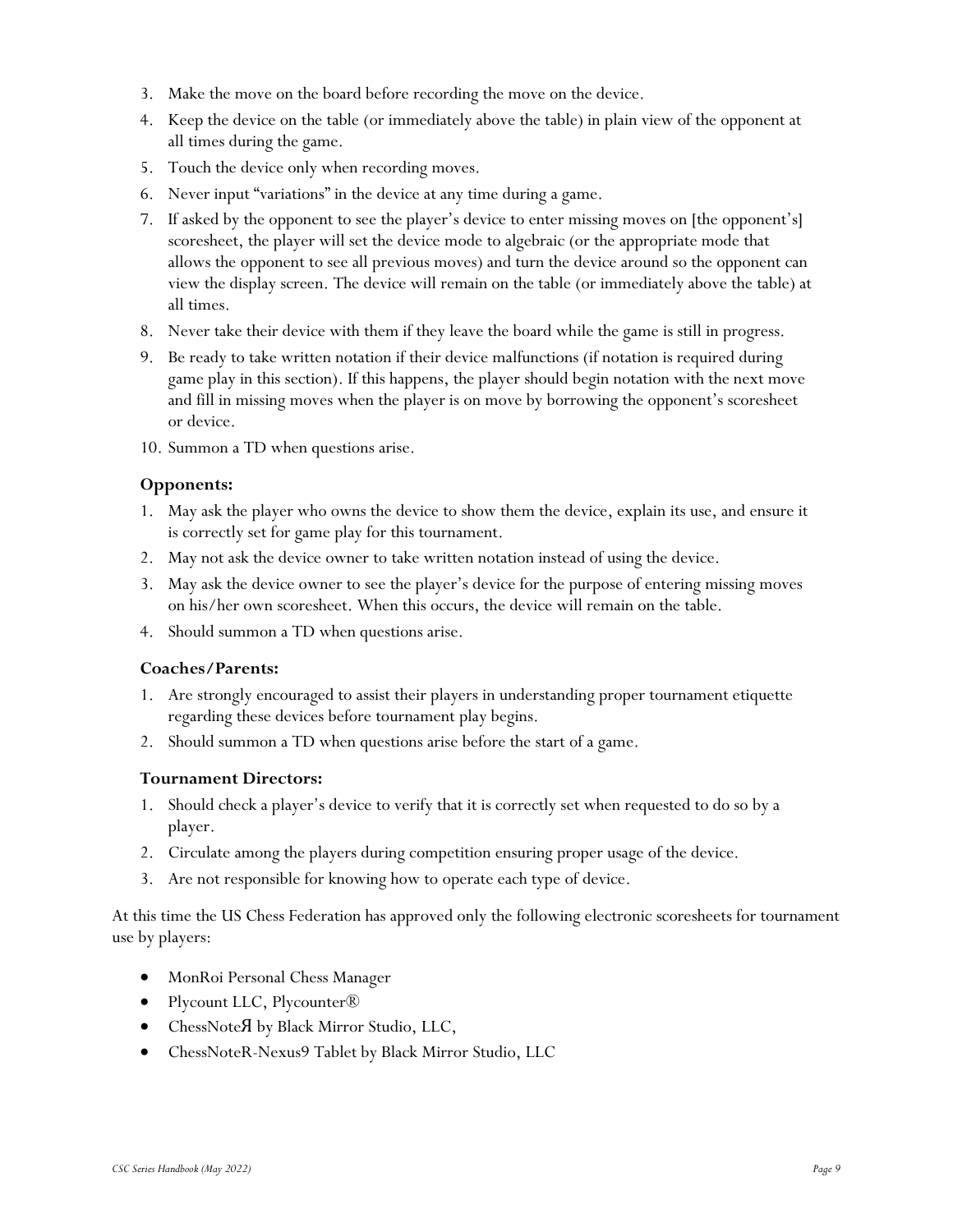# <span id="page-9-0"></span>**Pairings**

#### *How Players are Paired*

There are different types of tournaments, and players are paired differently in each type, but the commonest type in the United State is the Swiss tournaments. The method of pairing described below is standard for a Swiss tournament.

All the players is a tournament are divided into groups, called sections, defined usually by rating. Players play only other players in their own section and ordinarily never play the same player twice in the same tournament.<sup>2</sup> Because there are usually more players in each section than there are rounds in the tournament, each player plays only some (not all) of the other players in his or her section. Players are paired against each other as follows within each section separately.

- *Beginning rating:* Players' eligibility to play in any particular section is determined by his or her rating going into the tournament — this is the player's *beginning rating*. A player's beginning rating will be used throughout the tournament; i.e., a player's rating will not change from round to round during the tournament.
- *Round 1:* All players are listed in descending order by rating. Unrated players are listed, in no particular order, at the bottom of the pairing list. The list of players is then divided into two halves. The first player in the upper half is paired against the first player in the lower half (on the top board), the second player in the upper half is paired against the second player in the lower half (on the second board), and so forth until all players are paired. Colors are assigned randomly on the top board, and then alternate on each following board. For example, if the higher-rated player on the top board is assigned white, then the higher-rated player on second board is assigned black, and so on.
- *Pairing a player out:* If the number of players in a section is odd, the lower half has one more player than the upper half. In this case the player with the lowest rating is "paired out" — meaning he or she has no opponent for that round and will be given a full-point bye. If a tournament has fewer or more than four rounds, an unrated player may be considered the lowest rated player and therefore may be paired out; but if a tournament has four rounds, it is normal not to pair out an unrated players unless there is no suitable alternative pairing. The reason for this is that a player needs to play four rated games in order to obtain his or her first official rating; accordingly if a tournament has four rounds, unrated players are "protected" from being paired out if possible so that they can obtain their official rating by playing in a single tournament. (In a tournament with fewer than four rounds, an unrated player with no rated games to his or her credit cannot obtain an official rating in any case, whereas in a tournament with more than four rounds, an unrated player may be paired out and still play the four games required for an official rating.) No player may be paired out more than once in any tournament.
- *Subsequent rounds:* For each subsequent round players are first sorted by score group. A score group is a group of players with the same game score. The first group paired is the group with the highest score, and pairing proceeds systematically in order of score to the group with the lowest score. Within each score group players are paired as explained above for round 1, taking into account the other factors relating to pairing mentioned below. If the number of players within a score group is odd, one player in that score group is paired with a player from the next lower score group. If the number of players to be

<sup>&</sup>lt;sup>2</sup> If the number of players in a section does not exceed the number of rounds in the tournament, it will be necessary in the Swiss system to pair players against the same opponent more than once. The Swiss system was designed to handle sections with a large number of players, not a small number. For this reason organizers of Swiss tournaments often combine small sections to create a single larger section where Swiss pairings can work as intended.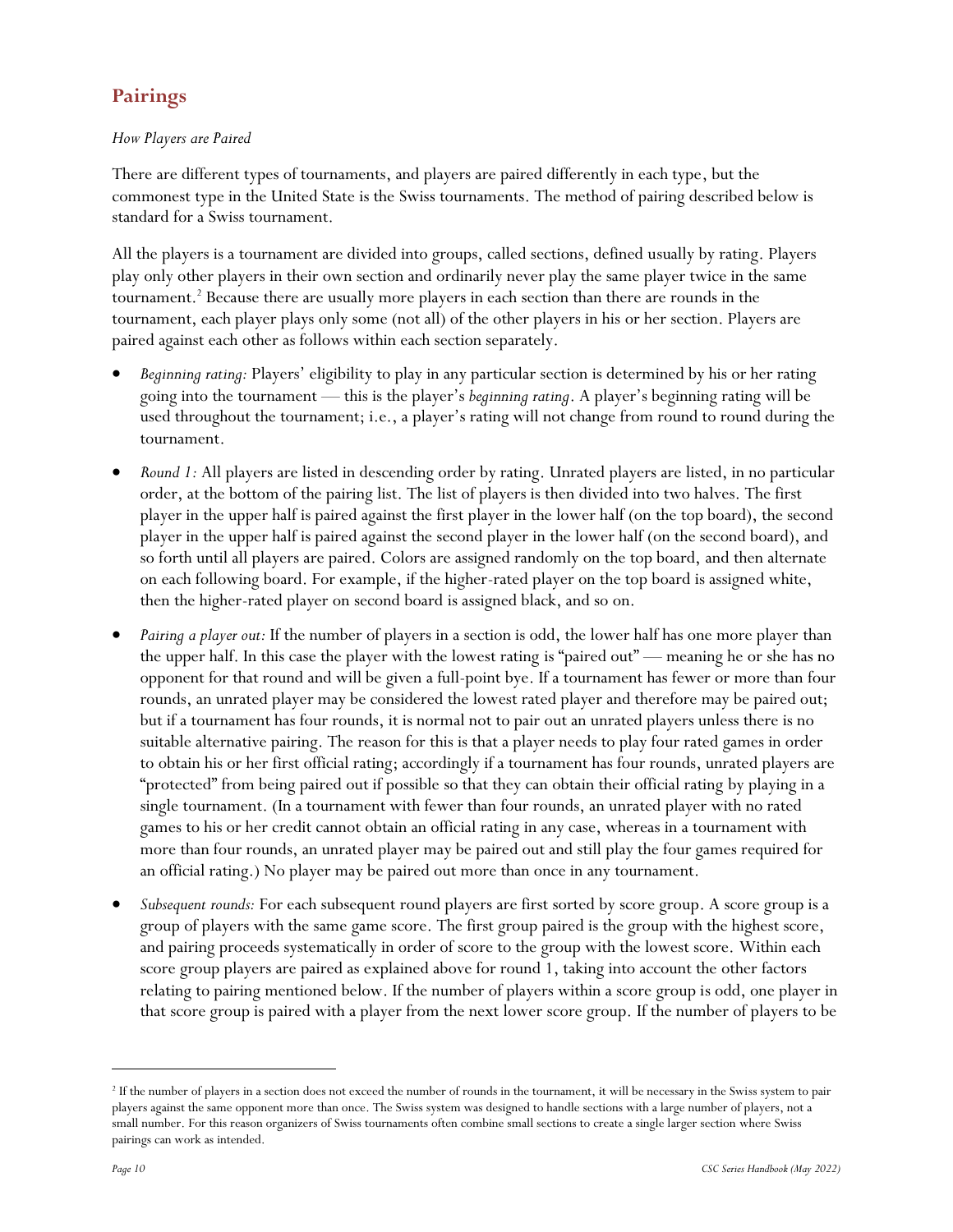paired in the entire section is odd, the lowest-rated player in the lowest score group who has not already been paired out is paired out.

#### *Other Factors Relating to Pairing*

Pairings are influenced by several other factors, including alternation of color (playing the color that is the opposite of the color played in the previous round), equalization of color (the number of times a player has had each color), whether unrated players are in the section, whether a player has been paired out previously in that tournament (no player may be paired out more than once in a tournament), and whether any players have elected to take optional byes for the current or a future round. Moreover, players who have already played each other in a tournament ordinarily may not be paired against each other again in that tournament. Because all these factors must be taken into account, it can be a complex and time-consuming process to determine pairings. This is why tournament directors commonly use pairing software.

Accelerated pairings may be used in situations where the number of players in the section substantially exceeds a specified number, determined by the number of rounds (2<sup>x</sup> where *x* is the number of rounds; for example, for a five-round tournament, the specified number is  $32: 2 \times 2 \times 2 \times 2 \times 2 = 32$ ). When accelerated pairings are used, the effect is to divide (by rating) a section or score group into quarters rather than halves, then to pair the first quarter against the second quarter, and the third quarter against the fourth quarter. In other respects the pairing process is as described above. Accelerated pairings are typically used only in the first two rounds of a tournament.

#### *The Pairing Chart*

At the beginning of every round, the pairings for each section are shown in a pairing chart that is posted in a designated location. The pairing chart is used to let every player know (1) who his or her opponent is, (2) what color to play, and (3) what board to play on. The board numbers on the pairing chart correspond to numbered boards in the playing room where the players will play their games. The player listed in the left player column is always the person playing white; the person playing black is always listed in the right player column.

A pairing chart sometimes shows other information as well, such as the players' ratings, US Chess Federation identification numbers, and game scores. The ratings are as of the start of the tournament and remain the same throughout the tournament. "Unr" stands for "unrated" and indicates a player for whom the US Chess Federation has not yet calculated an official rating — this is usually a player who is playing in a rated tournament for the first time.

The pairing chart includes result columns where the players record the result of their games. To record a game's result, a player enters a "1" to the left of the name of the winner and a "0" to the left of name of the loser. If the game is a draw, a player enters "1/2" beside each name. In the case of a forfeit, enter "F" for the player who forfeited and "X" for the player who did not. *Both* players are responsible for making sure that the result is recorded correctly. Below is an example of a pair chart with results filled in.

| [Tournament Name] — [Section Name] Pairings for Round 1 |            |                        |            |                        |  |  |  |
|---------------------------------------------------------|------------|------------------------|------------|------------------------|--|--|--|
| Bd                                                      | <b>Res</b> | White                  | <b>Res</b> | <b>Black</b>           |  |  |  |
|                                                         | $\theta$   | Michael Monster<br>925 |            | John Champion<br>1025  |  |  |  |
| 2                                                       | 1/2        | Ross Knight<br>1000    | 1/2        | Benjamin Bishop<br>900 |  |  |  |
|                                                         |            | Wannabe Queen<br>875   | 0          | Carlyle Castle<br>975  |  |  |  |
|                                                         |            | Rudy Rude<br>950       | X          | Penny Pawner<br>Unr    |  |  |  |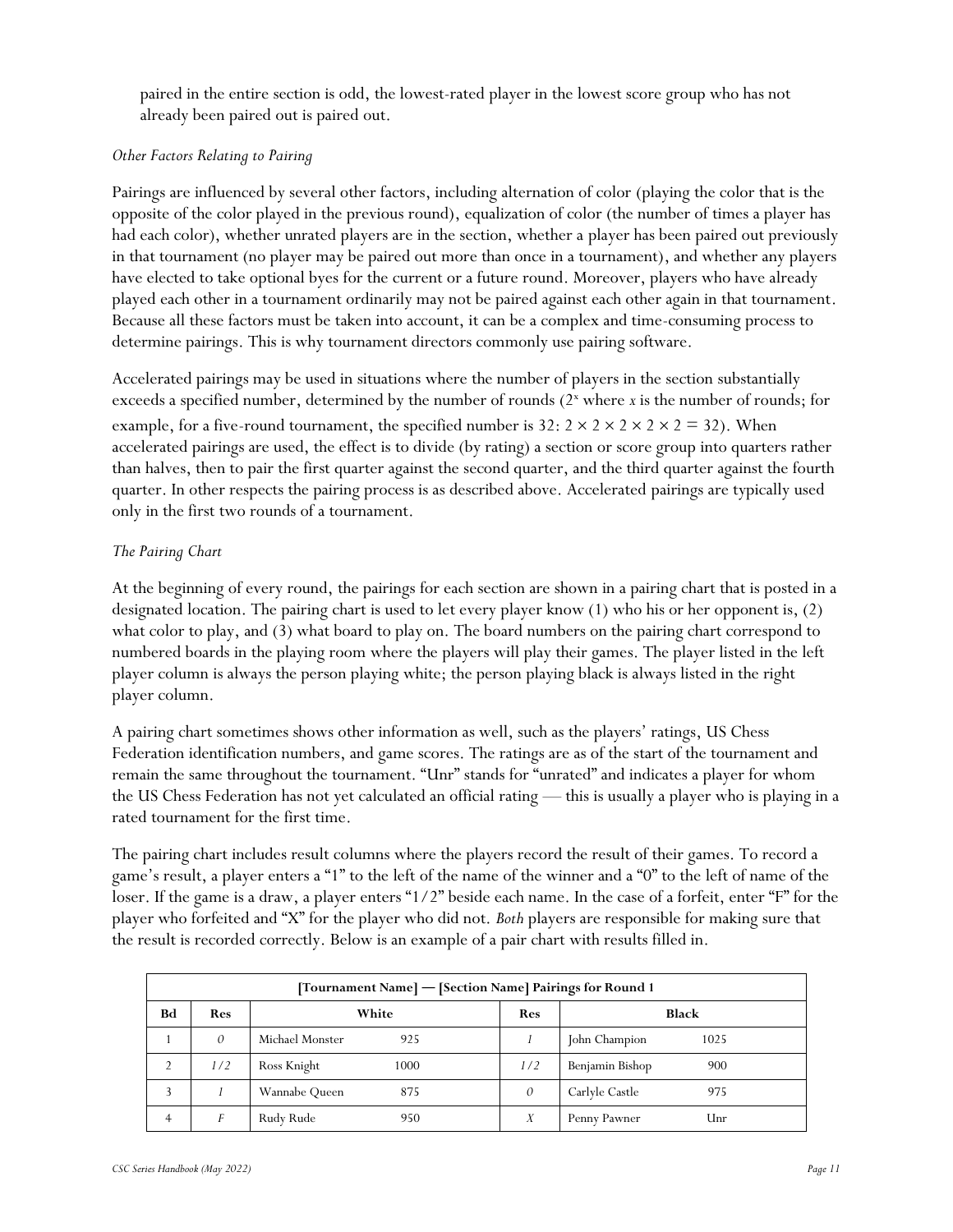The results recorded show that on board 1 Champion defeated Monster, on board 2 Knight and Bishop drew, on board 3 Queen defeated Castle, and on board 4 Rude forfeited (and Pawner got a forfeit win).

# <span id="page-11-0"></span>**The Wall Chart**

The wall chart shows the results of all the games in each section of a tournament round by round. By consulting the wall chart you can find out who has played whom in what round and with what color and result, who is in the lead, who is in each score group, who has taken a bye for any round, and who has withdrawn from the tournament. Players are listed normally in order of their beginning rating; the "pair number" indicates the player's place in a list of all players in the tournament (or section), ranked by rating, with number 1 being the highest-rated player. For each player the wall chart shows name, US Chess Federation identification number, and rating. Additional information may also be shown, such as a player's school grade ("Cl/Gr"), team, and state. For each round played (or paired) so far the wall chart shows:

- Color played (W or B)
- Opponent (identified by pair number)
- Cumulative game score
- $\blacksquare$  If the player has a bye ("bye")
- If the player has withdrawn  $("---")$

Below is an example of a wall chart for a four-round tournament, in which round 3 is in progress. Two rounds have been completed; colors, opponents and results are shown for these rounds. Round 3 has been paired but not completed, so colors and opponents (by pairing number) but no results are shown for it. Nothing is shown for round 4. The first column shows the players' pair numbers.

| Tournament Name] - [Section] Wall Chart |                                     |       |                |            |                |         |       |  |
|-----------------------------------------|-------------------------------------|-------|----------------|------------|----------------|---------|-------|--|
| Pair $#$                                | Name/Rating/ID                      | Cl/Gr | Round 1        | Round 2    | Round 3        | Round 4 | Total |  |
|                                         | John Champion                       |       | W 4            | <b>B</b> 3 | W <sub>2</sub> |         | 2.0   |  |
| $\mathbf{1}$                            | 10000001<br>2295                    | 12    | 1.0            | 2.0        |                |         |       |  |
| $\overline{2}$                          | Ross Knight                         |       | <b>B</b> 3     | W 6        | B <sub>1</sub> |         |       |  |
|                                         | 10000002<br>2000                    | 10    | 0.5            | 1.0        |                |         | 1.0   |  |
| 3                                       | Benjamin Bishop<br>10000003<br>1937 |       | W 2            | $W_1$      | <b>B</b> 5     |         | 0.5   |  |
|                                         |                                     | 11    | 0.5            | 0.5        |                |         |       |  |
| $\overline{4}$                          | Michael Monster<br>1855<br>10000004 |       | B <sub>1</sub> | W 7        | <b>B</b> 6     |         | 1.0   |  |
|                                         |                                     | 9     | 0.0            | 1.0        |                |         |       |  |
| 5                                       | Wannabe Queen<br>10000005<br>1735   |       | <b>B</b> 7     | bye        | W <sub>3</sub> |         | 1.0   |  |
|                                         |                                     | 9     | 0.0            | 1.0        |                |         |       |  |
| 6                                       | Irwin Eliminator<br>969<br>10000006 |       | bye            | <b>B</b> 2 | $W_4$          |         | 1.5   |  |
|                                         |                                     | 7     | 1.0            | 1.5        |                |         |       |  |
| 7                                       | Carlyle Castle<br>Unr<br>10000007   |       | W <sub>5</sub> | <b>B</b> 4 | bye            |         |       |  |
|                                         |                                     | 6     | 1.0            | 1.0        | 1.0            |         | 2.0   |  |

The wall chart shows cumulative scores, so it takes a bit of arithmetic to determine the result of any particular game after round 1. To know whether a player won his round 2 game, subtract the round 1 score from the round 2 score. For example, John Champion's round 1 score was 1 and his round 2 score was 2. This means that he scored 1 point in round 2 — indicating that he won his round 2 game. Michael Monster's score, however, did not change from round 1 to round 2, meaning that he scored 0 in round 2 — indicating that he lost his round 2 game. In other words, a player's result from any individual game, or round, is reflected by the *change* in that player's score from the preceding round. In a similar fashion, by comparing the score for the bye round with the score for the preceding round, you can determine whether a bye was a full-point, half-point, or zero-point bye.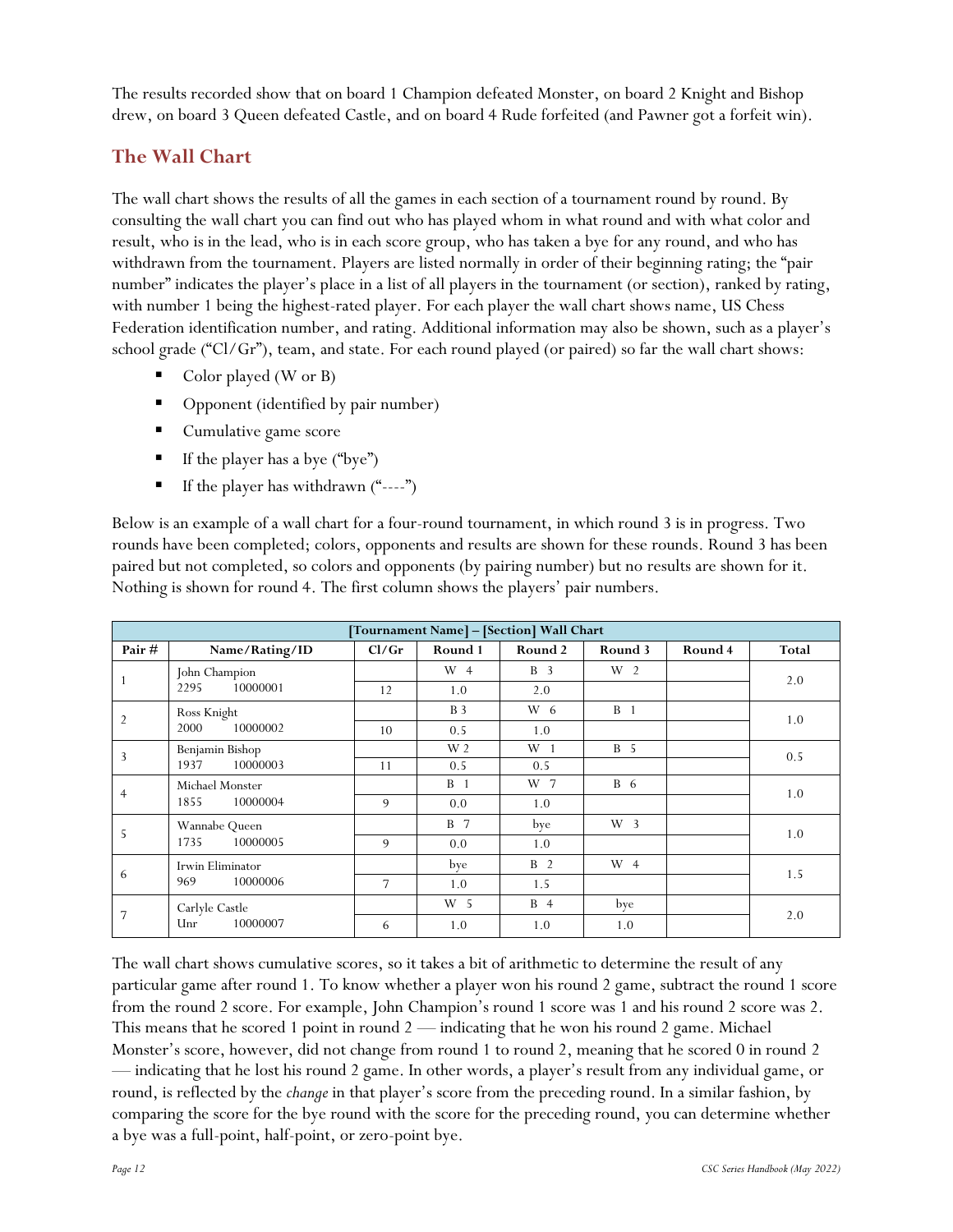# <span id="page-12-0"></span>**The Standings Chart**

The standings chart lists players in descending order by score so it is easier to see immediately what players are in each score group. Within each score group players are listed in order by rating. Differences between the standings chart and the wall chart as are follows:

- The order in which players are listed will change on the standings chart as their scores change, whereas players are listed consistently in the same order on the wall chart.
- The standings chart does not show the color played by the players; the wall chart does.
- The standings chart shows the results of each round as a win ("W"), loss ("L") or draw ("D") rather than as a cumulative numerical score as on the wall chart; however, the standings chart includes a total score column at the right where each player's current cumulative score is shown. "B---" indicates a full-point bye, and "H---" indicates a half-point bye.

| [Tournament Name] – [Section] Standings |                   |          |      |      |     |                |                |                 |                |     |
|-----------------------------------------|-------------------|----------|------|------|-----|----------------|----------------|-----------------|----------------|-----|
| #                                       | Name              | ID       | Rtng | Post | Grd | Rd 1           | Rd2            | Rd <sub>3</sub> | Rd 4           | Tot |
|                                         | Penny Pawner      | 12345678 | 1482 | 1476 | 8   | W8             | W9             | D <sub>2</sub>  | W3             | 3.5 |
| $\overline{2}$                          | Ross Knight       | 22345678 | 1249 | 1266 | 10  | W <sub>4</sub> | W8             | D <sub>1</sub>  | W7             | 3.5 |
| 3                                       | <b>Brook Rook</b> | 32345678 | 1007 | 1062 | 8   | W6             | W <sub>5</sub> | W9              | L1             | 3.0 |
| $\overline{4}$                          | Michael Monster   | 42345678 | 654  | 663  | 9   | L <sub>2</sub> | D7             | $B--$           | W <sub>6</sub> | 2.5 |
| 5                                       | Wannabe Queen     | 52345678 | 1306 | 1240 | 9   | W7             | L <sub>3</sub> | L6              | W9             | 2.0 |
| 6                                       | Irwin Eliminator  | 62345678 | 642  | 665  | 7   | L <sub>3</sub> | $B--$          | W <sub>5</sub>  | I.4            | 2.0 |
| 7                                       | Carlyle Castle    | 72345678 | 715  | 773  | 6   | L5             | D <sub>4</sub> | W8              | L <sub>2</sub> | 1.5 |
| 8                                       | John Champion     | 82345678 | 735  | 708  | 12  | L1             | L <sub>2</sub> | L7              | $B--$          | 1.0 |
| 9                                       | Benjamin Bishop   | 92345678 | 555  | 551  | 11  | $B--$          | L1             | L <sub>3</sub>  | L5             | 1.0 |

An example standings chart is shown below.

In addition to the players' place numbers (first column), names, results and opponents by round, and total score, the standings chart may show additional information. In this example, the player's US Chess Federation ID number, beginning rating ("Rtng"), post-tournament rating ("Post") and school grade ("Grd") are also shown. The post-tournament rating is an *estimated* new rating for the player calculated by the pairing software. While these estimated ratings are often quite accurate, they are not official; only the US Chess Federation can calculate and publish a player's official rating.

From this standings chart we can see, for example, that Michael Monster (player 4), a 9th grader, lost in round 1 to player 2 (Ross Knight), drew player 7 (Carlyle Castle) in round 2, got paired out in round 3, and beat player 6 (Irwin Eliminator) in round 4, for a total game score of 2.5. He entered the tournament with a rating of 654, and gained an estimated 9 rating points, for an estimated "post" rating of 663.

## <span id="page-12-1"></span>**Side Games**

When players are paired out in more than one section, it is possible to pair two players from different sections against each other in a side game. The purpose of a side game is simply to give the players the opportunity to play another game rather than be idle during the round in progress. A side game does not have any bearing on a player's tournament score, but it may be counted as a rated game if both players agree to have it rated (that is, to have its result factored into the calculation of the players' new ratings). The time control for a side game may be the same as or different from the time control for the tournament games, as decided between the players and the tournament director. Colors are assigned by any commonly accepted random method (selecting from hidden pawns, coin flip, etc.).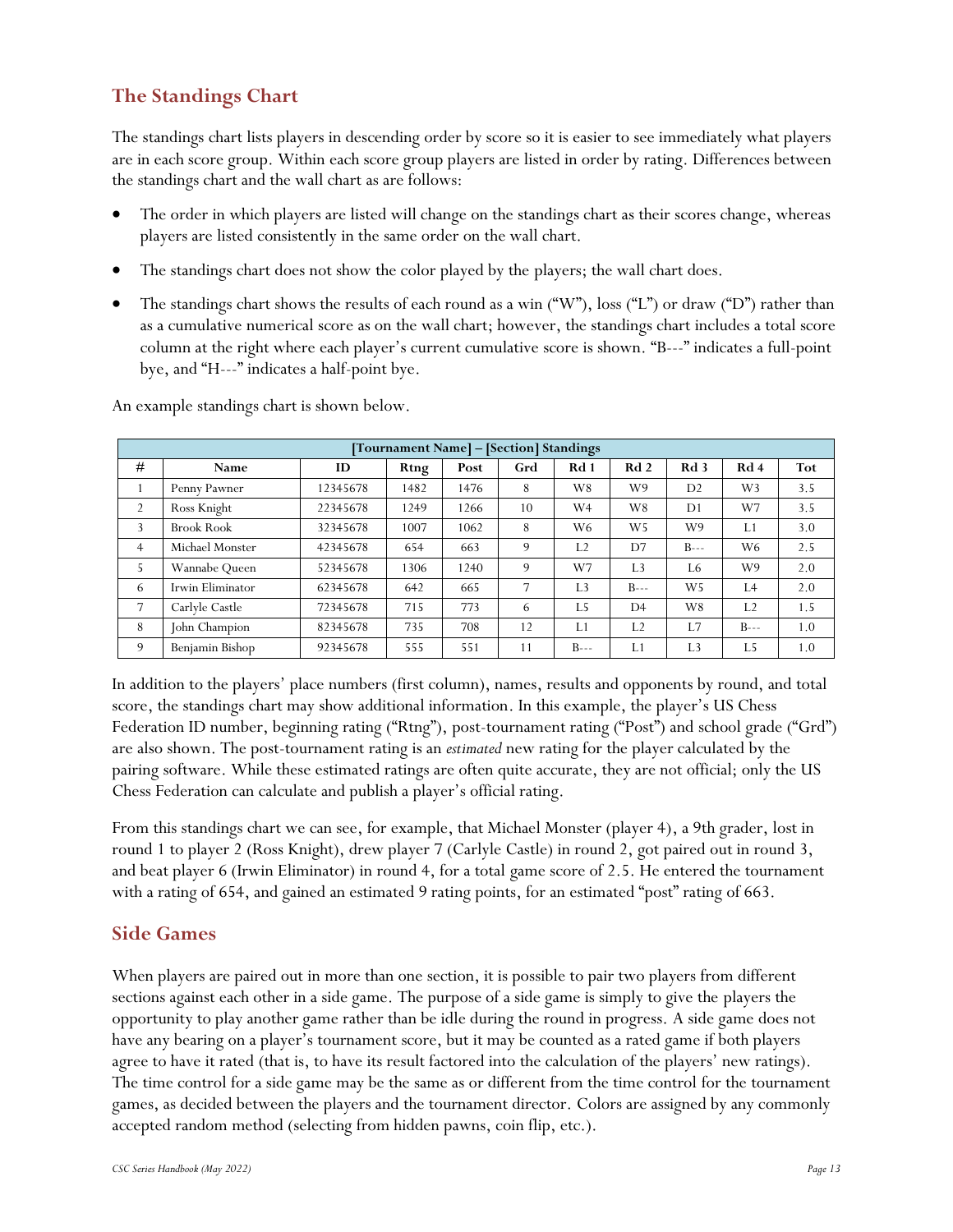# <span id="page-13-0"></span>**Breaking Ties**

In all cases of tied scores, the order of finish among the tied players is determined by one or more of several tiebreak methods. The US Chess Federation has designated four methods as the standard tiebreaks in (Rule 34E), but organizers and tournament directors may use another tiebreak or combinations of tiebreaks, provided that they specify in their publicity which tiebreaks will apply. The USCF standard tiebreaks, in order of application, are listed below and explained with excerpts of the pertinent US Chess Federation rules.

- 1. Modified Median
- 2. Solkoff
- 3. Cumulative Score
- 4. Cumulative Score of Opposition

#### *Modified Median (Rule 34E1)*

"The Median system … evaluates the strength of a player's opposition by summing the final scores of his or her opponents and then discarding the highest and lowest of those scores.

"In the Modified Median system, players who tie with even scores (an even score is equal to exactly one half of the maximum possible score), have the highest- and lowest-scoring opponents' scores excluded. The system is modified for players with non-even scores to disregard only the least significant opponents' scores: the lowest-scoring opponent's score is discarded for tied players with plus scores and the highestscoring for players tied with minus scores. ..."

#### *Solkoff (Rule 34E2)*

"The Solkoff system is the same as the Median (explained above, Rule 34E1) except that no opponents' scores are discarded."

#### *Cumulative Score (Rule 34E3)*

"To determine cumulative tiebreak score, simply add up the cumulative (running) score for each round. For example, if a player's results were win, loss, win, draw, loss, the wall chart would show a cumulative score round by round as 1, 1, 2, 2.5, 2.5. The cumulative tiebreak total is  $9(1 + 1 + 2 + 2.5 + 2.5 = 9)$ ... One point is subtracted from the sum for each unplayed win or full-point bye (22B); likewise, one-half point is subtracted from the sum for each unplayed draw or half-point bye."

The practical effect of the Cumulative Score method is that wins in early rounds have more weight than wins in later rounds because they are counted more times. (A point for a win in round 1 is counted in that round and in every subsequent round, whereas a point for a win in the last round is counted only in that round.) The rationale for this system is that players who win their games are paired against stronger opponents in their next round than are players who lose — so that overall players who win early in the tournament play a tougher schedule than do players who lose early.

#### *Cumulative Score of Opposition (Rule 34E9)*

"The cumulative tiebreak points of each opponent are calculated as in 34E3, and these are added together."